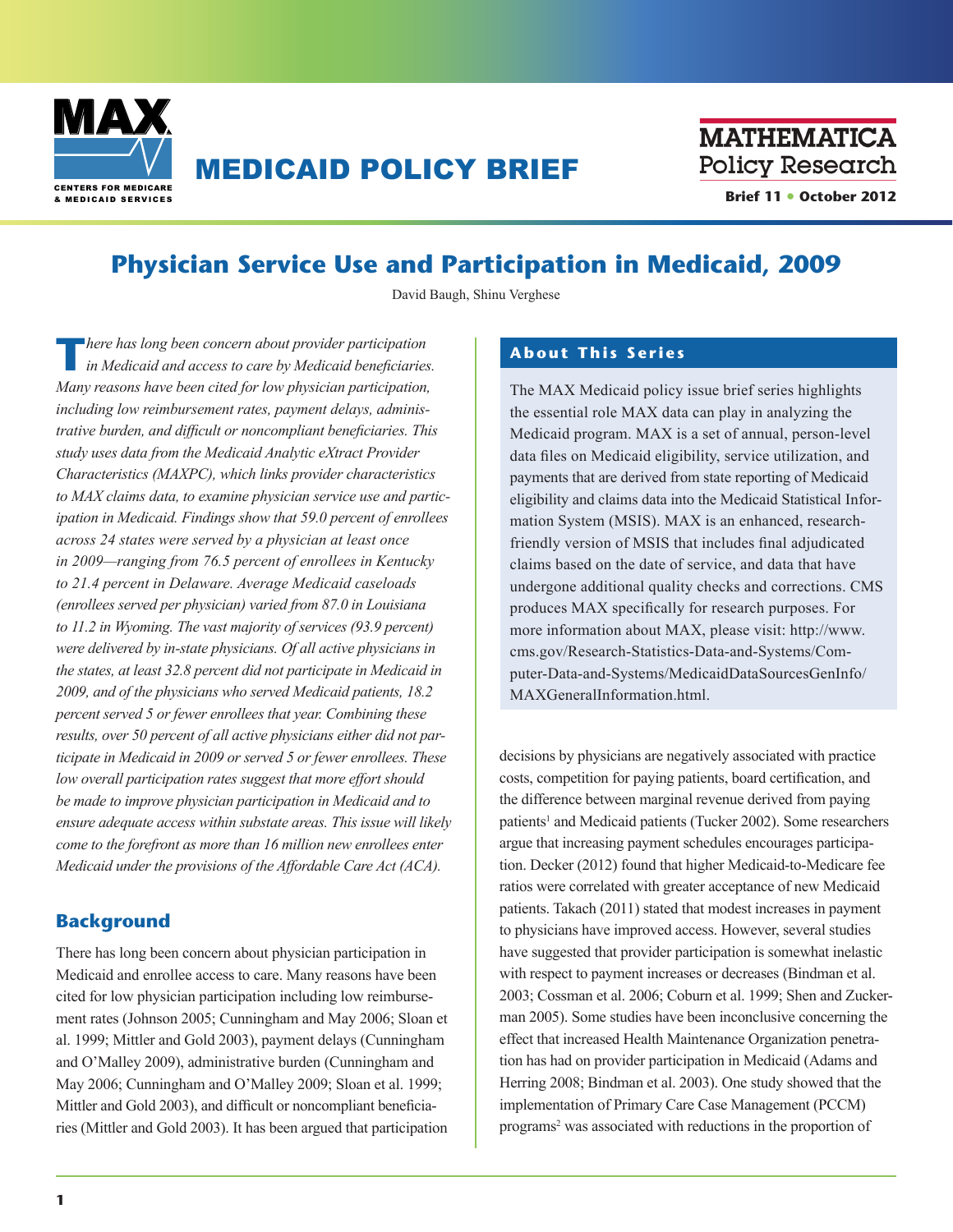physicians participating in Medicaid, reductions in the number of very small Medicaid practices, and declines in Medicaid visit volumes across all participating physicians (Adams et al. 2003). Another noted that concerns about provider participation and access may be exacerbated by linking Medicaid and Children's Health Insurance Program (CHIP) plans (Bronstein et al. 2004). Finally, Santerre (2002) noted that reimbursement rate variations across states affect provider participation.

When examining trends, Cunningham and May (2006) found that participation declined between 1996–1997 and 2004–2005. Another study showed that increases in Medicaid physician fees between 2003 and 2008 were below the inflation rate, resulting in a reduction in real fees (Zuckerman et al. 2009). Cunningham and Hadley (2008) observed that physicians are less willing to accept both Medicaid and uninsured patients, treating charity and Medicaid patients as substitutes for each other rather than as similar types of patients. In addition, Cunningham and May (2006) stated that Medicaid patient care is becoming increasingly concentrated among a smaller proportion of physicians who tend to practice in large groups, hospitals, academic medical centers, and community health centers. It appears that a broad range of factors must be considered to increase Medicaid enrollee access to physicians (Cunningham and Nichols 2005). These findings are particularly troubling given that the anticipated growth of Medicaid enrollment in many states, triggered by provisions of the ACA, will outpace growth in the number of primary care physicians willing to treat new Medicaid patients (Cunningham 2011).

The analyses presented here are different from many previous studies in that they use Medicaid program data from MAX, MAXPC, the National Plan and Provider Enumeration System (NPPES), and the American Medical Association (AMA) Master File to examine physician participation in Medicaid across 24 states in 2009.

### **Data**

States must submit person-level data on Medicaid enrollment, services, and payments to the Centers for Medicare & Medicaid Services (CMS) through MSIS (CMS 2010). Because the MSIS administrative data cannot easily be used for research, CMS developed MAX data—person-level enrollment and event-level services data for each Medicaid enrollee and each Medicaid expansion CHIP enrollee. MAX data are annual state-specific data files in which MSIS records are aggregated by calendar year. Interim MSIS transactions are adjusted to produce finalaction records.

A substantial number of other edits and validation activities enhance the usefulness and quality of MAX data. Although MAX data are widely used for research and policy analysis on many topics, their utility for research on provider issues has been limited because service records contained only stateassigned provider identifiers. Beginning with fiscal year 2009, the MSIS data collection includes national provider identifiers (NPIs) on service records. Because NPIs are now available for many providers in MAX, CMS contracted with Mathematica Policy Research to design and construct the MAXPC data<sup>3</sup> (Bencio et al. 2010; Sykes and Bencio 2012).

### **Methods**

Using MAXPC as the primary data source, this study includes all Medicaid and Medicaid expansion CHIP enrollees who were enrolled at any time during 2009. The study is limited to providers with a primary taxonomy classification of allopathic physicians (MDs) or osteopathic physicians (DOs). It includes all active physicians who served Medicaid enrollees regardless of the place of services (physician office, clinic, or hospital emergency room<sup>4</sup>). It also includes all claims<sup>5</sup> for services delivered by those physicians, but it does not include all claims identified as physician services<sup>6</sup> because some of these services may have been provided by other medical professionals, such as physician assistants or nurse practitioners, under the supervision of a physician. It is further limited to 24 of the 25 states where the usability of the servicing provider identifier for research was determined to be "good" or "fair"7,8 (Sykes and Bencio 2012).

National physician data were obtained from two sources:

- 1. Extract data from the AMA Master File as reported in the 2009 Area Resource File (ARF) as of December 31, 2008 (Health Resources and Services Administration 2012). For each state, data from two series were summed: active nonfederal MDs and DOs.
- 2. NPPES data as of May 2010 (CMS 2010). Counts by state were limited to active MDs and DOs.

### **Findings**

Our findings are in four categories: (1) the number of physicians serving Medicaid enrollees and average physician caseload, (2) the distribution of Medicaid physician caseload across physicians, (3) enrollees served by in-state and out-of-state physicians, and (4) physician participation rates in Medicaid.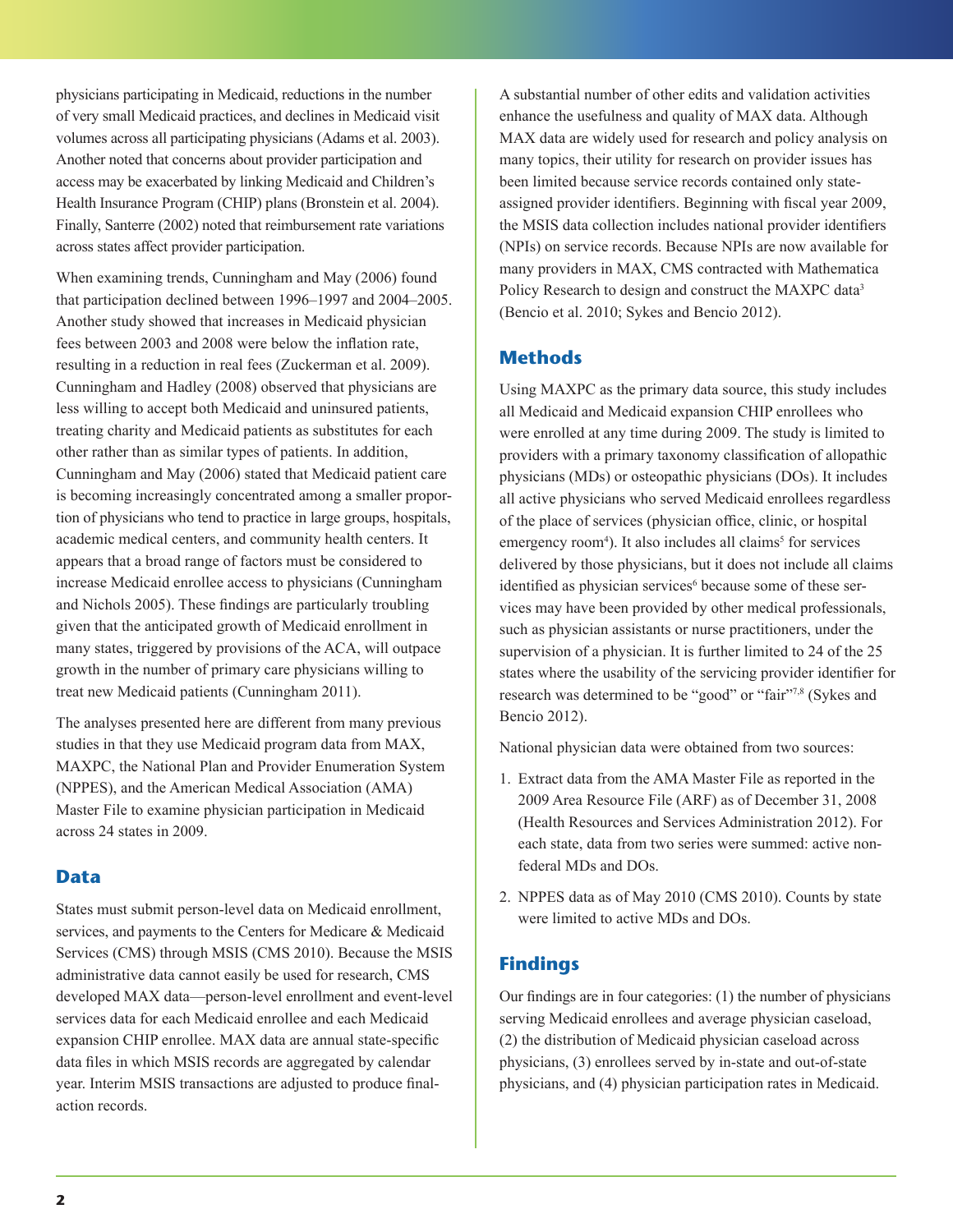### **Physicians Serving Medicaid Enrollees and the Average Physician Caseload**

Among the 24 states, more than 21 million people were enrolled in Medicaid at some point in 2009 (Table 1). More than 12.5 million of them (59.0 percent) were served by a physician at least once during the year, with Kentucky reporting the highest rate (76.5 percent) of enrollees and Delaware the lowest (21.4

percent). More than 267,000 physicians served Medicaid enrollees. For these states, the average number of Medicaid enrollees per physician was 79.9 and the average caseload per physician was 47.1 enrollees. Both rates varied substantially across states. The number of enrollees per physician ranged from 15.4 (in Wyoming) to 140.8 (in Arizona); average caseload ranged from 11.2 (in Wyoming) to 87.1 (in Louisiana).

|                             |               | <b>Medicaid Enrollees</b> c            |                                         | <b>Physicians</b> |                                   |                                                             |  |  |
|-----------------------------|---------------|----------------------------------------|-----------------------------------------|-------------------|-----------------------------------|-------------------------------------------------------------|--|--|
| <b>State</b>                | <b>Number</b> | <b>Number Served</b><br>by a Physician | <b>Percent Served</b><br>by a Physician | <b>Number</b>     | <b>Enrollees</b> per<br>Physician | <b>Average Medicaid</b><br><b>Caseload per</b><br>Physician |  |  |
| Alabama                     | 975,001       | 641,101                                | 65.8                                    | 9,293             | 104.9                             | 69.0                                                        |  |  |
| Alaska                      | 133,037       | 89,229                                 | 67.1                                    | 3,356             | 39.6                              | 26.6                                                        |  |  |
| Arizona                     | 1,846,157     | 1,126,818                              | 61.0                                    | 13,110            | 140.8                             | 86.0                                                        |  |  |
| Arkansas                    | 778,940       | 533,327                                | 68.5                                    | 6,992             | 111.4                             | 76.3                                                        |  |  |
| Colorado                    | 728,719       | 392,659                                | 53.9                                    | 8,178             | 89.1                              | 48.0                                                        |  |  |
| Connecticut                 | 598,844       | 345,688                                | 57.7                                    | 10,508            | 57.0                              | 32.9                                                        |  |  |
| Delaware                    | 213,081       | 45,573                                 | 21.4                                    | 3,302             | 64.5                              | 13.8                                                        |  |  |
| Florida                     | 3,559,611     | 2,257,777                              | 63.4                                    | 30,689            | 116.0                             | 73.6                                                        |  |  |
| Indiana                     | 1,215,609     | 350,438                                | 28.8                                    | 15,709            | 77.4                              | 22.3                                                        |  |  |
| Iowa                        | 545,646       | 358,209                                | 65.6                                    | 11,781            | 46.3                              | 30.4                                                        |  |  |
| Kansas                      | 381,634       | 196,655                                | 51.5                                    | 7,851             | 48.6                              | 25.0                                                        |  |  |
| Kentucky                    | 959,195       | 734,144                                | 76.5                                    | 14,613            | 65.6                              | 50.2                                                        |  |  |
| Louisiana                   | 1,283,056     | 914,930                                | 71.3                                    | 10,499            | 122.2                             | 87.1                                                        |  |  |
| Massachusetts <sup>d</sup>  | 1,520,872     | 564,968                                | 37.1                                    | 19,906            | 87.6                              | 28.4                                                        |  |  |
| Mississippi                 | 750,166       | 542,252                                | 72.3                                    | 8,385             | 89.5                              | 64.7                                                        |  |  |
| Montana                     | 142,182       | 78,170                                 | 55.0                                    | 3,870             | 36.7                              | 20.2                                                        |  |  |
| New Jersey                  | 1,378,957     | 832,658                                | 60.4                                    | 24,649            | 55.9                              | 33.8                                                        |  |  |
| New Mexico                  | 623,729       | 338,163                                | 54.2                                    | 7,543             | 82.7                              | 44.8                                                        |  |  |
| North Carolina <sup>e</sup> | 2,007,898     | 1,387,448                              | 69.1                                    | 23,012            | 87.3                              | 60.3                                                        |  |  |
| Oregon                      | 629,915       | 380,364                                | 60.4                                    | 11,171            | 56.4                              | 34.0                                                        |  |  |
| South Dakota                | 141,690       | 86,773                                 | 61.2                                    | 3,451             | 41.1                              | 25.1                                                        |  |  |
| Vermont <sup>d</sup>        | 182,025       | 132,701                                | 72.9                                    | 4,106             | 46.3                              | 32.3                                                        |  |  |
| West Virginia               | 420,455       | 192,622                                | 45.8                                    | 9,696             | 43.4                              | 19.9                                                        |  |  |
| Wyoming                     | 84,138        | 61,402                                 | 73.0                                    | 5,468             | 15.4                              | 11.2                                                        |  |  |
| <b>Totalf</b>               | 21,331,229    | 12,584,069                             | 59.0                                    | 267,138           | 79.9                              | 47.1                                                        |  |  |

### **Table 1. Number of Medicaid Enrollees and Number of Physicians<sup>a</sup> Serving Medicaid Enrollees, by State,<sup>b</sup> 2009**

Source: MAXPC data, 2009.

a Using the MAXPC data element "Primary Taxonomy Classification" with a value of "Allopathic and Osteopathic Physicians."

<sup>b</sup> Using 24 of the 25 states for which the OT servicing provider data element is of "good" or "fair" quality in MSIS, as determined in Sykes and Bencio (2012). The "good" states are Alabama, Arizona, Colorado, Florida, Indiana, Kansas, Mississippi, Montana, New Jersey, North Carolina, Oregon, Vermont, and West Virginia. The "fair" states are Alaska, Arkansas, Connecticut, Delaware, Iowa, Kentucky, Louisiana, Massachusetts, New Mexico, South Dakota, and Wyoming.

<sup>c</sup> Includes people for whom there were service records but not eligibility records in MAX data. These people were eligible for Medicaid but the state did not submit eligibility records.

<sup>d</sup> Excludes enrollees who were restricted to assistance with purchase of managed care coverage through a premium assistance program (222,421 enrollees in Massachusetts; 8,251 enrollees in Vermont).

<sup>e</sup> Across the states, there were 227 NPIs for physicians who served more than 5,000 enrollees, of which 113 were identified as an organizational entity type in NPPES. Of the 113 NPIs, 71 served North Carolina enrollees. Records for these NPIs were not excluded from the analysis because the physicians associated with these NPIs were reported as servicing physicians.

f Total for the 24 states. A physician may be licensed and authorized to receive Medicaid reimbursement in more than one state, so the total count of physicians across these states may count an individual physician more than once.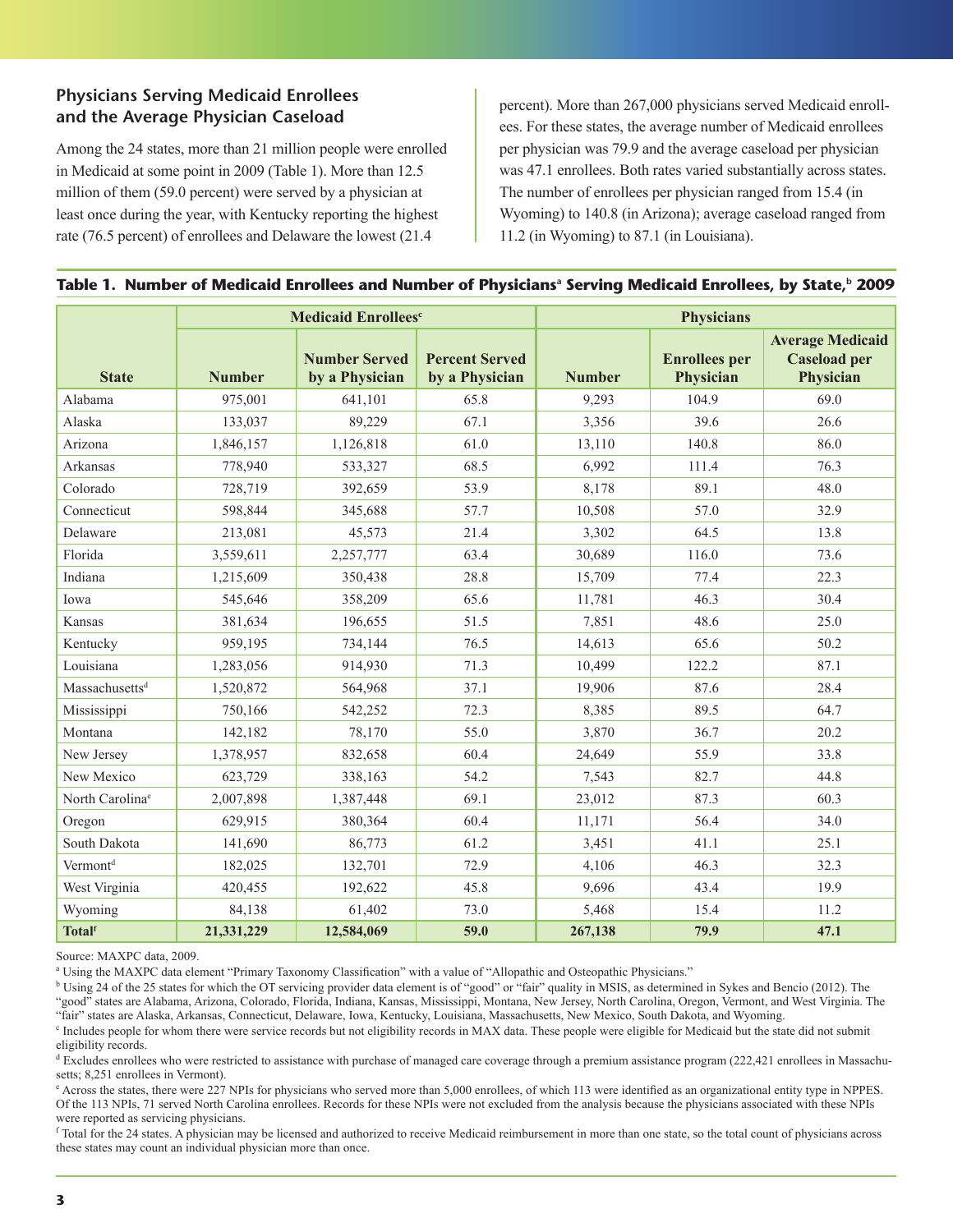### **Distribution of the Medicaid Physician Caseload**

In Figure 1, we plot the percentage of physicians (y-axis) by their Medicaid caseload (x-axis). The plot shows an extremely skewed distribution: a large percentage of physicians (18.2 percent) served five or fewer enrollees, and there were fewer physicians serving Medicaid enrollees in each of the subsequent caseload categories. The figure shows that a sharply declining percentage of physicians served each of the successive groups of enrollees served: 1-5, 6-10, 11-15, and so on. The tail of the distribution becomes nearly asymptotic to the x-axis as fewer physicians served more

Medicaid enrollees. The distribution for individual states follows the pattern of Figure 1 for all states (data not shown).

Figure 2 is similar to Figure 1 except that the percentage of physicians (y-axis) is plotted against the number of services that physicians delivered (x-axis). The plot is the percentage of physicians by the number of services they provided: 1-10, 11-20, 21-30, and so on. This plot also shows a highly skewed distribution in that 15.8 percent of physicians delivered 10 or fewer services. The right-most portion of the tails of the two distributions has been truncated for ease of viewing.





Source: MAXPC data, 2009

Notes: Using the MAXPC data element "Primary Taxonomy Classification" with a value of "Allopathic and Osteopathic Physicians." Using 24 of the 25 states for which the OT servicing provider data element is of "good" or "fair" quality in MSIS as determined in Sykes and Bencio (2012).

The "good" states are Alabama, Arizona, Colorado, Florida, Indiana, Kansas, Mississippi, Montana, New Jersey, North Carolina, Oregon, Vermont, and West Virginia. The "fair" states are Alaska, Arkansas, Connecticut, Delaware, Iowa, Kentucky, Louisiana, Massachusetts, New Mexico, South Dakota, and Wyoming.



**Figure 2. Percentage of Physicians Serving Medicaid Enrollees by the Number of Services Provided, 2009** 

#### Source: MAXPC data, 2009

Notes: Using the MAXPC data element "Primary Taxonomy Classification" with a value of "Allopathic and Osteopathic Physicians."

Using 24 of the 25 states for which the OT servicing provider data element is of "good" or "fair" quality in MSIS as determined in Sykes and Bencio (2012). The "good" states are Alabama, Arizona, Colorado, Florida, Indiana, Kansas, Mississippi, Montana, New Jersey, North Carolina, Oregon, Vermont, and West Virginia. The "fair" states are Alaska, Arkansas, Connecticut, Delaware, Iowa, Kentucky, Louisiana, Massachusetts, New Mexico, South Dakota, and Wyoming.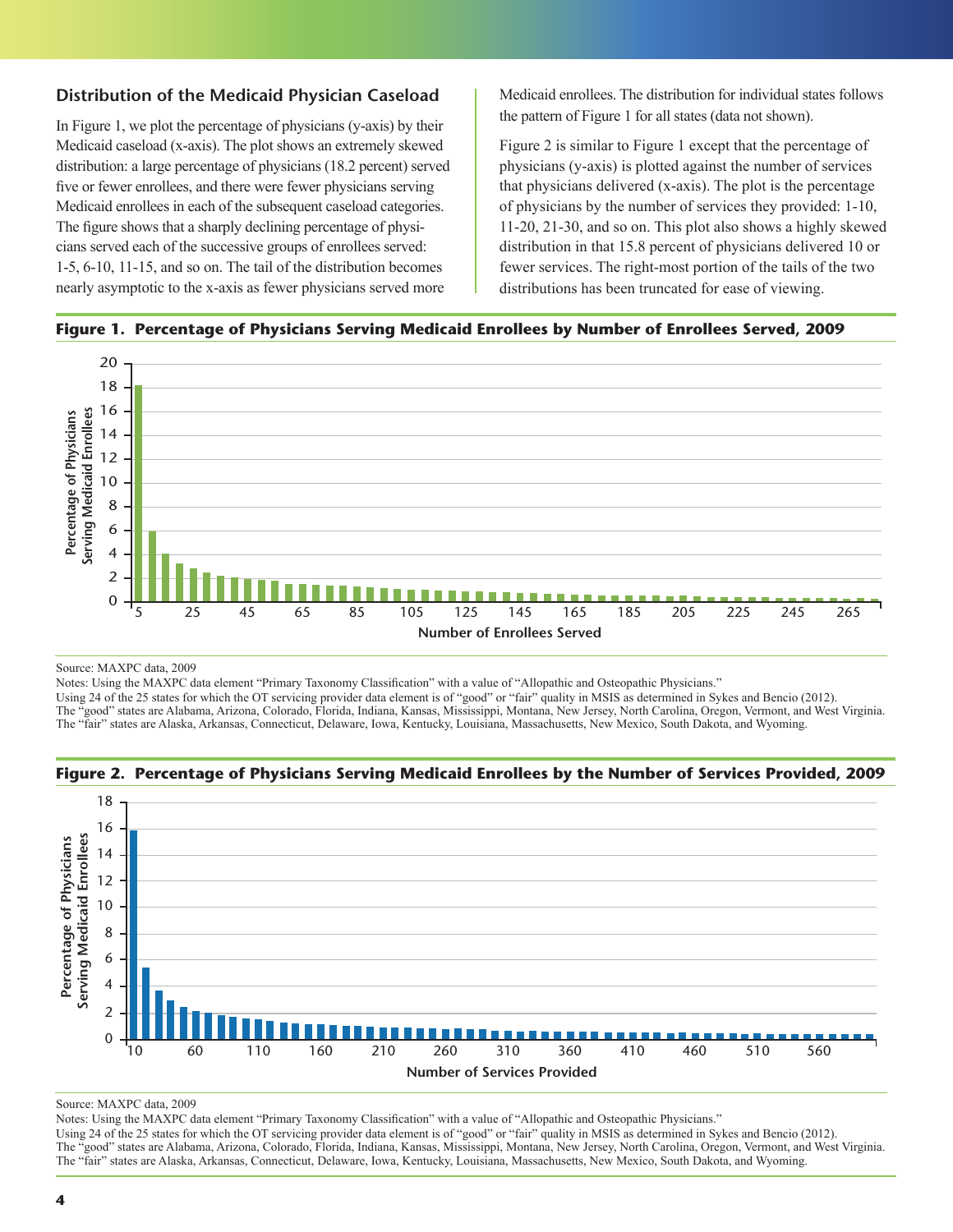In Table 2, we present further analysis of the tails, by the number of enrollees served and services provided. Among physicians who were defined as nominal Medicaid participants,<sup>9</sup> relatively high percentages served one, two or three, or four or five enrollees (8.3, 6.3, and 3.6 percent, respectively). There was substantial variation across the states, from a low in Massachusetts (2.1, 2.8, and 1.9 percent, respectively) to a high in Wyoming (30.4, 18.2, and 9.2 percent, respectively).

Table 2 also contains details on physicians defined as having a practice concentration in Medicaid if they provided services to 500 or more enrollees<sup>10</sup> or delivered 2,000 or more services. Across the states, 10.9 percent of physicians served 500 or more enrollees; percentages ranged from 2.0 percent of physicians in Wyoming to 18.5 percent in Louisiana.

### Table 2. Percentage of Physicians<sup>a</sup> with Nominal Practice Participation or Practice Concentration in Medicaid, by Number of Enrollees Served and by Number of Services Provided by State,<sup>b</sup> 2009

|                 |                                   | <b>Physicians with Nominal Practice</b><br><b>Participation in Medicaid</b> | <b>Physicians with Practice</b><br><b>Concentration in Medicaid</b> |              |                                 |                |                                |                                     |
|-----------------|-----------------------------------|-----------------------------------------------------------------------------|---------------------------------------------------------------------|--------------|---------------------------------|----------------|--------------------------------|-------------------------------------|
|                 | <b>Number of Enrollees Served</b> |                                                                             |                                                                     |              | <b>Number of Total Services</b> |                | <b>Served More</b>             | <b>Provided More</b>                |
| <b>State</b>    | $\mathbf{1}$                      | $2$ or $3$                                                                  | 4 or 5                                                              | $\mathbf{1}$ | $2$ to 5                        | <b>6 to 10</b> | than $500$<br><b>Enrollees</b> | than 2,000<br><b>Total Services</b> |
| Alabama         | 7.5                               | 5.6                                                                         | 3.4                                                                 | 3.2          | 5.3                             | 3.2            | 14.8                           | 20.3                                |
| Alaska          | 21.9                              | 14.2                                                                        | 6.0                                                                 | 11.7         | 17.7                            | 9.2            | 5.1                            | 2.6                                 |
| Arizona         | 10.0                              | 6.0                                                                         | 2.7                                                                 | 5.5          | 8.2                             | 3.6            | 16.1                           | 9.0                                 |
| <b>Arkansas</b> | 9.9                               | 6.6                                                                         | 3.1                                                                 | 5.2          | 8.3                             | 4.5            | 16.5                           | 13.0                                |
| Colorado        | 13.5                              | 6.3                                                                         | 3.7                                                                 | 5.2          | 9.6                             | 5.3            | 8.2                            | 10.3                                |
| Connecticut     | 19.4                              | 8.5                                                                         | 4.3                                                                 | 11.2         | 13.2                            | 5.9            | 4.8                            | 2.5                                 |
| Delaware        | 15.1                              | 9.6                                                                         | 4.2                                                                 | 0.1          | 11.1                            | 6.9            | 13.0                           | 19.0                                |
| Florida         | 4.6                               | 4.6                                                                         | 3.2                                                                 | 2.0          | 4.4                             | 3.1            | 16.2                           | 19.2                                |
| Indiana         | 9.5                               | 7.8                                                                         | 4.1                                                                 | 5.3          | 9.7                             | 5.1            | 3.9                            | 2.5                                 |
| Iowa            | 13.8                              | 10.7                                                                        | 5.9                                                                 | 6.1          | 10.3                            | 6.1            | 6.0                            | 9.7                                 |
| Kansas          | 18.6                              | 8.4                                                                         | 3.7                                                                 | 6.6          | 11.5                            | 6.5            | 5.0                            | 5.4                                 |
| Kentucky        | 9.7                               | 9.0                                                                         | 5.2                                                                 | 3.0          | 8.7                             | 6.4            | 14.0                           | 17.1                                |
| Louisiana       | 6.6                               | 5.3                                                                         | 3.0                                                                 | 4.0          | 6.4                             | 3.8            | 18.5                           | 13.4                                |
| Massachusetts   | 2.1                               | 2.8                                                                         | 1.9                                                                 | 1.5          | 3.3                             | 2.7            | 7.4                            | 2.3                                 |
| Mississippi     | 10.1                              | 8.8                                                                         | 4.3                                                                 | 5.5          | 10.0                            | 6.0            | 16.8                           | 13.0                                |
| Montana         | 23.6                              | 15.1                                                                        | 6.4                                                                 | 12.4         | 20.8                            | 8.7            | 3.2                            | 1.1                                 |
| New Jersey      | 20.6                              | 10.6                                                                        | 5.3                                                                 | 11.9         | 15.9                            | 7.7            | 5.7                            | 3.7                                 |
| New Mexico      | 26.4                              | 10.7                                                                        | 4.7                                                                 | 13.4         | 18.2                            | 6.9            | 5.3                            | 4.5                                 |
| North Carolina  | 4.6                               | 4.2                                                                         | 4.8                                                                 | 2.0          | 4.7                             | 3.2            | 11.2                           | 8.6                                 |
| Oregon          | 15.6                              | 6.4                                                                         | 3.4                                                                 | 7.7          | 9.4                             | 4.6            | 7.2                            | 8.6                                 |
| South Dakota    | 22.8                              | 11.6                                                                        | 4.3                                                                 | 11.9         | 17.9                            | 6.5            | 3.6                            | 2.8                                 |
| Vermont         | 19.7                              | 10.1                                                                        | 3.6                                                                 | 12.5         | 14.5                            | 5.1            | 7.8                            | 10.4                                |
| West Virginia   | 17.1                              | 14.6                                                                        | 6.7                                                                 | 8.7          | 17.1                            | 9.6            | 5.2                            | 3.7                                 |
| Wyoming         | 30.4                              | 18.2                                                                        | 9.2                                                                 | 12.5         | 19.7                            | 11.6           | 2.0                            | 3.6                                 |
| <b>Total</b>    | 8.3                               | 6.3                                                                         | 3.6                                                                 | 4.0          | 7.4                             | 4.4            | 10.9                           | 10.2                                |

Source: MAXPC data, 2009.

a Using the MAXPC data element "Primary Taxonomy Classification" with a value of "Allopathic and Osteopathic Physicians."

<sup>b</sup> Using 24 of the 25 states for which the OT servicing provider data element is of "good" or "fair" quality in MSIS as determined in Sykes and Bencio (2012). The

"good" states are Alabama, Arizona, Colorado, Florida, Indiana, Kansas, Mississippi, Montana, New Jersey, North Carolina, Oregon, Vermont, and West Virginia. The "fair" states are Alaska, Arkansas, Connecticut, Delaware, Iowa, Kentucky, Louisiana, Massachusetts, New Mexico, South Dakota, and Wyoming.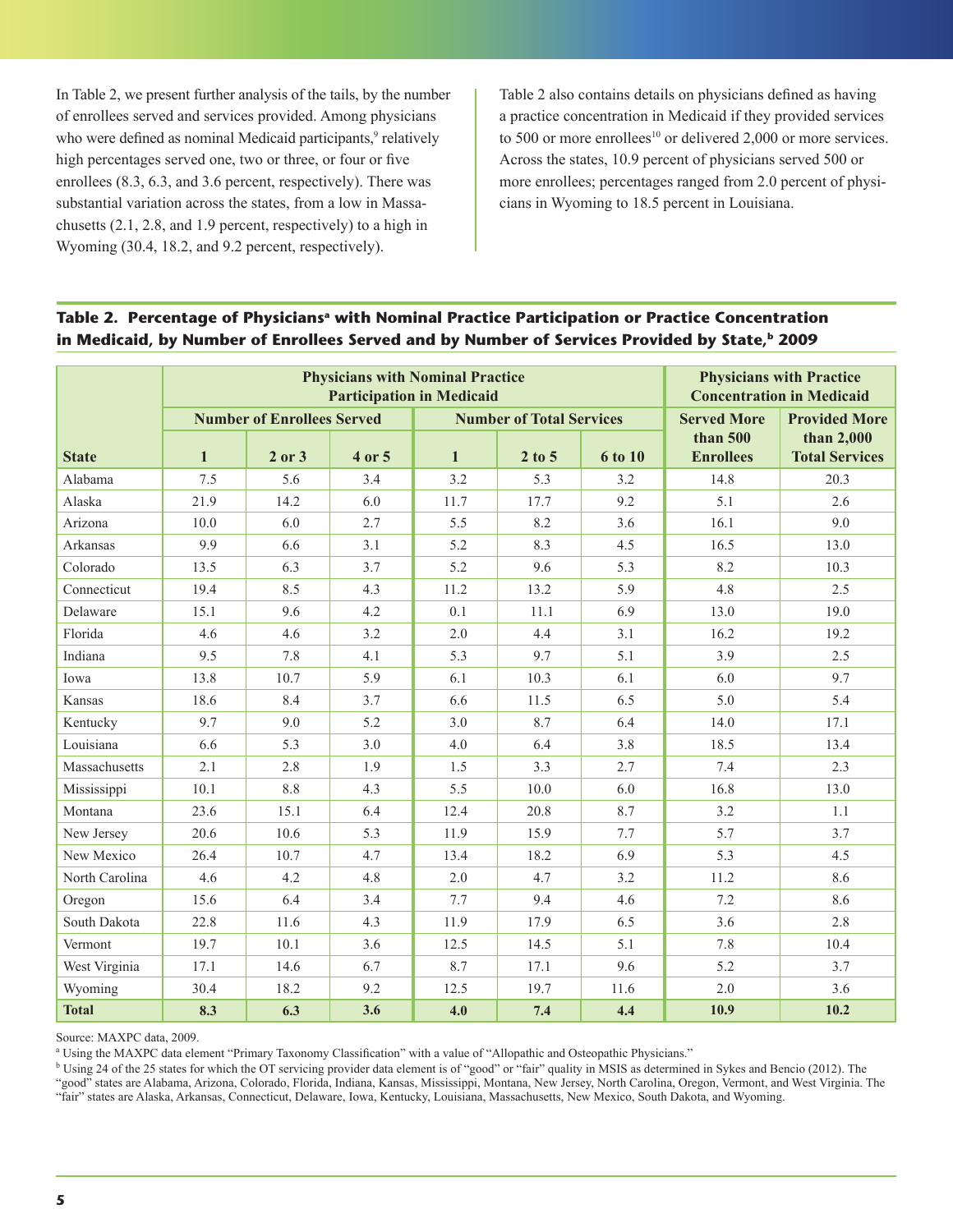### **In-State Versus Out-of-State Physicians**

For the study states, 69.3 percent of physicians served Medicaid enrollees who resided in the same state as the physician's business practice location; the remaining 30.7 percent had practice locations outside the state (Table 3). However, the percentage of in-state physicians varied substantially across the states, from 92.8 percent (Florida) to 18.0 percent (Wyoming). Despite this

variation, the vast majority of claims (93.9 percent) were for in-state physicians in all of the study states. This is because the average number of claims per physician was much lower for out-of-state physicians than for in-state physicians in all states (data not shown). The range of claims per physician by in-state physicians across the states was fairly narrow, from 97.0 percent (Louisiana) to 81.3 percent (Wyoming).

### Table 3. Number of Physicians<sup>a</sup> Serving Medicaid Enrollees and Number of Services Provided **by Physician Business Practice Location and Stateb, 2009**

|                    |                                  | <b>Physicians by Practice Location</b> <sup>c</sup> |                                   | <b>Claims by Practice Location</b> <sup>c</sup> |                                      |                                   |  |
|--------------------|----------------------------------|-----------------------------------------------------|-----------------------------------|-------------------------------------------------|--------------------------------------|-----------------------------------|--|
| <b>State</b>       | <b>Number</b><br><b>In-State</b> | <b>Number</b><br><b>Out-of-State</b>                | <b>Percent</b><br><b>In-State</b> | <b>Number</b><br><b>In-State</b>                | <b>Number</b><br><b>Out-of-State</b> | <b>Percent</b><br><b>In-State</b> |  |
| Alabama            | 6,838                            | 2,431                                               | 73.6                              | 12,303,206                                      | 765,756                              | 94.1                              |  |
| Alaska             | 1,322                            | 2,034                                               | 39.4                              | 911,578                                         | 111,342                              | 89.1                              |  |
| Arizona            | 10,264                           | 2,833                                               | 78.3                              | 9,997,051                                       | 543,536                              | 94.7                              |  |
| Arkansas           | 4,830                            | 2,147                                               | 69.1                              | 6,216,458                                       | 343,979                              | 94.7                              |  |
| Colorado           | 6,682                            | 1,492                                               | 81.7                              | 6,184,508                                       | 285,912                              | 95.6                              |  |
| Connecticut        | 7,543                            | 2,957                                               | 71.8                              | 3,015,159                                       | 145,585                              | 95.0                              |  |
| Delaware           | 1,963                            | 1,334                                               | 59.4                              | 3,627,346                                       | 346,279                              | 91.3                              |  |
| Florida            | 28,468                           | 2,136                                               | 92.8                              | 44,502,205                                      | 1,641,300                            | 96.3                              |  |
| Indiana            | 11,710                           | 3,869                                               | 74.5                              | 7,417,981                                       | 384,242                              | 95.1                              |  |
| Iowa               | 5,716                            | 6,043                                               | 48.5                              | 7,229,144                                       | 843,487                              | 89.5                              |  |
| Kansas             | 4,359                            | 3,490                                               | 55.5                              | 3,277,260                                       | 461,197                              | 87.7                              |  |
| Kentucky           | 7,773                            | 6,791                                               | 53.2                              | 15,509,070                                      | 1,626,815                            | 90.2                              |  |
| Louisiana          | 8,611                            | 1,888                                               | 82.0                              | 11,468,112                                      | 354,211                              | 97.0                              |  |
| Massachusetts      | 17,726                           | 2,124                                               | 89.0                              | 6,991,275                                       | 430,767                              | 93.9                              |  |
| Mississippi        | 4,366                            | 3,987                                               | 52.1                              | 6,901,208                                       | 578,553                              | 92.0                              |  |
| Montana            | 1,646                            | 2,219                                               | 42.5                              | 895,658                                         | 75,729                               | 92.2                              |  |
| New Jersey         | 17,074                           | 7,516                                               | 69.3                              | 8,770,658                                       | 539,370                              | 94.1                              |  |
| New Mexico         | 3,728                            | 3,799                                               | 49.4                              | 3,258,926                                       | 291,655                              | 91.7                              |  |
| North Carolina     | 19,011                           | 3,808                                               | 82.6                              | 19,848,791                                      | 641,967                              | 96.9                              |  |
| Oregon             | 7,712                            | 3,437                                               | 69.0                              | 6,422,436                                       | 596,297                              | 91.4                              |  |
| South Dakota       | 1,903                            | 1,529                                               | 55.1                              | 1,052,871                                       | 50,653                               | 95.3                              |  |
| Vermont            | 1,566                            | 2,523                                               | 38.1                              | 2,988,461                                       | 489,241                              | 85.9                              |  |
| West Virginia      | 3,453                            | 6,226                                               | 35.6                              | 2,925,678                                       | 490,357                              | 85.5                              |  |
| Wyoming            | 984                              | 4,471                                               | 18.0                              | 1,211,155                                       | 263,247                              | 81.3                              |  |
| Total <sup>d</sup> | 185,248                          | 81,084                                              | 69.3                              | 192,926,195                                     | 12,301,477                           | 93.9                              |  |

Source: MAXPC data, 2009.

<sup>a</sup> Using the MAXPC data element "Primary Taxonomy Classification" with a value of "Allopathic and Osteopathic Physicians."

<sup>b</sup> Using 24 of the 25 states for which the OT servicing provider data element is of "good" or "fair" quality in MSIS as determined in Sykes and D. Bencio (2012).

The "good" states are Alabama, Arizona, Colorado, Florida, Indiana, Kansas, Mississippi, Montana, New Jersey, North Carolina, Oregon, Vermont, and West Virginia. The "fair" states are Alaska, Arkansas, Connecticut, Delaware, Iowa, Kentucky, Louisiana, Massachusetts, New Mexico, South Dakota, and Wyoming.

Physician business practice location was unknown for less than 1 percent of physicians and less than 0.4 percent (except Wyoming, 1.06 percent) of claims in each states (data not shown).

<sup>d</sup> Total for the 24 states. A physician may be licensed and authorized to receive Medicaid reimbursement in more than one state, therefore the total count of physicians across these states may count a physician more than once.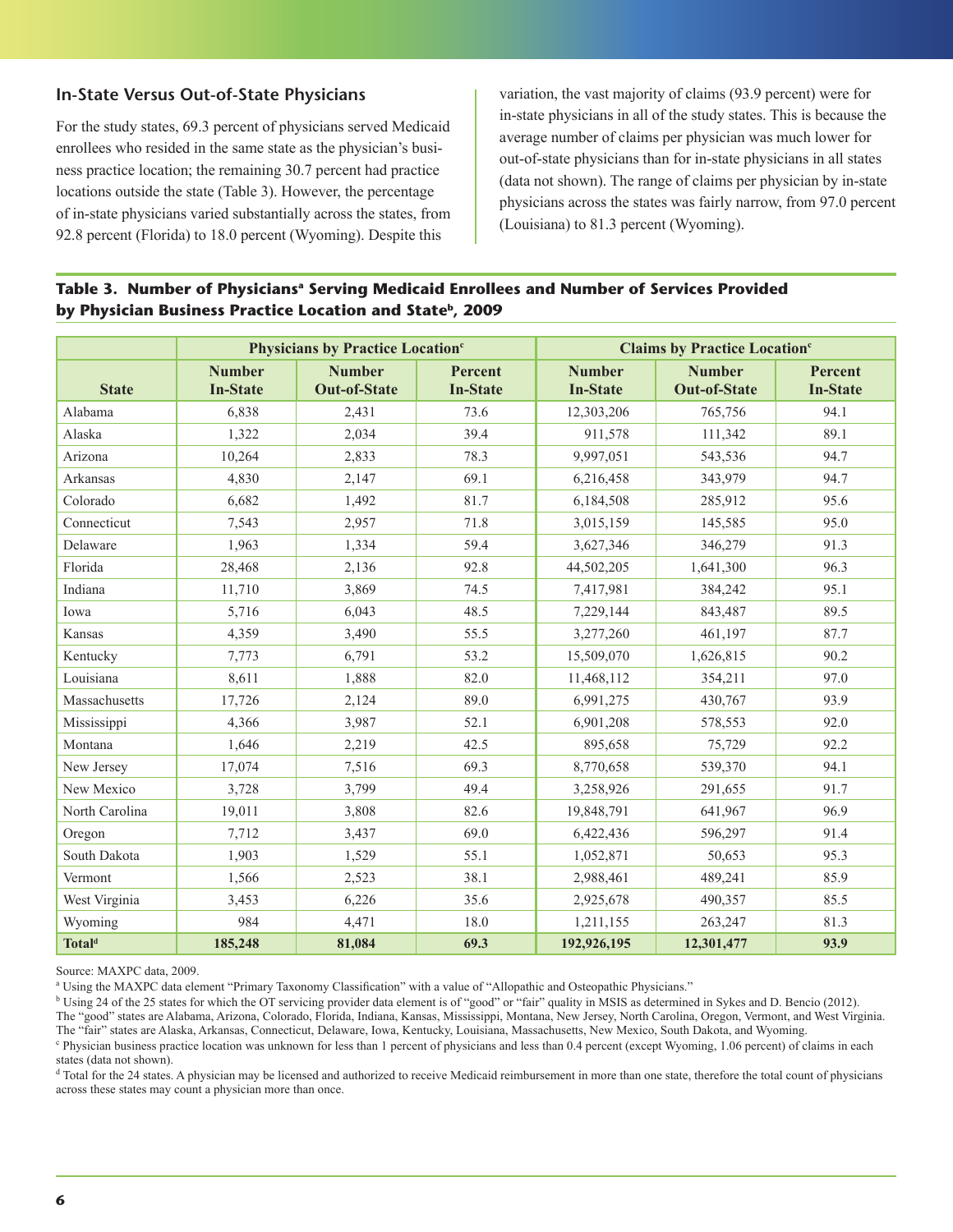### **Physician Participation Rates**

In Table 4, we show physician participation rates in Medicaid using alternative sources as denominators. The numerators are the number of physicians serving Medicaid enrollees in each state.11 The first denominator uses AMA Master File physician counts. Medicaid participation rates for most states using AMA data ranged between 50.2 percent (Colorado) and 87.7 percent (Alaska). However, South Dakota (106.9 percent) and Wyoming (96.3 percent) were notable outliers. It is likely that the finding for South Dakota is incorrect because of a problem with the number of physicians in the AMA data, which is much lower than the number of physicians reported in the NPPES data for the state. Based on the AMA data, the participation rate was 66.9 percent across the states. Five states had participation rates below 60 percent: Colorado, Connecticut, Florida, Massachusetts, and New Jersey.

The second denominator uses NPPES physician counts.12 Using this source, participation rates ranged between 46.5 percent (Colorado) and 86.8 percent (South Dakota). Based on these data, the participation rate was 62.2 percent across the study states. Four states had participation rates below 60 percent (Arizona, Colorado, Florida, and Massachusetts).

|                |                                                                             | <b>AMA Physicians</b> <sup>b</sup> |                                                                            | <b>NPPES Physicians<sup>c</sup></b>         |                                                                            |  |
|----------------|-----------------------------------------------------------------------------|------------------------------------|----------------------------------------------------------------------------|---------------------------------------------|----------------------------------------------------------------------------|--|
| <b>State</b>   | <b>Number of</b><br><b>Physicians Serving</b><br><b>Medicaid Enrolleesd</b> | <b>Number</b><br>of Physicians     | <b>Percent Serving</b><br><b>Medicaid</b><br><b>Enrollees</b> <sup>e</sup> | <b>Number</b><br>of Physicians <sup>d</sup> | <b>Percent Serving</b><br><b>Medicaid</b><br><b>Enrollees</b> <sup>e</sup> |  |
| Alabama        | 6,838                                                                       | 10,241                             | 66.8                                                                       | 10,995                                      | 62.2                                                                       |  |
| Alaska         | 1,322                                                                       | 1,507                              | 87.7                                                                       | 2,022                                       | 65.4                                                                       |  |
| Arizona        | 10,264                                                                      | 14,762                             | 69.5                                                                       | 17,688                                      | 58.0                                                                       |  |
| Arkansas       | 4,830                                                                       | 5,848                              | 82.6                                                                       | 6,393                                       | 75.6                                                                       |  |
| Colorado       | 6,682                                                                       | 13,309                             | 50.2                                                                       | 14,365                                      | 46.5                                                                       |  |
| Connecticut    | 7,543                                                                       | 13,430                             | 56.2                                                                       | 11,840                                      | 63.7                                                                       |  |
| Delaware       | 1,963                                                                       | 2,398                              | 81.9                                                                       | 3,255                                       | 60.3                                                                       |  |
| Florida        | 28,468                                                                      | 47,967                             | 59.3                                                                       | 54,702                                      | 52.0                                                                       |  |
| Indiana        | 11,710                                                                      | 14,385                             | 81.4                                                                       | 17,322                                      | 67.6                                                                       |  |
| Iowa           | 5,716                                                                       | 6,669                              | 85.7                                                                       | 7,865                                       | 72.7                                                                       |  |
| Kansas         | 4,359                                                                       | 6,750                              | 64.6                                                                       | 7,042                                       | 61.9                                                                       |  |
| Kentucky       | 7,773                                                                       | 10,053                             | 77.3                                                                       | 11,896                                      | 65.3                                                                       |  |
| Louisiana      | 8,611                                                                       | 11,556                             | 74.5                                                                       | 11,901                                      | 72.4                                                                       |  |
| Massachusetts  | 17,726                                                                      | 30,811                             | 57.5                                                                       | 30,322                                      | 58.5                                                                       |  |
| Mississippi    | 4,366                                                                       | 5,278                              | 82.7                                                                       | 6,779                                       | 64.4                                                                       |  |
| Montana        | 1,646                                                                       | 2,161                              | 76.2                                                                       | 2,484                                       | 66.3                                                                       |  |
| New Jersey     | 17,074                                                                      | 29,622                             | 57.6                                                                       | 28,316                                      | 60.3                                                                       |  |
| New Mexico     | 3,728                                                                       | 4,764                              | 78.3                                                                       | 5,590                                       | 66.7                                                                       |  |
| North Carolina | 19,011                                                                      | 23,482                             | 81.0                                                                       | 25,585                                      | 74.3                                                                       |  |
| Oregon         | 7,712                                                                       | 10,756                             | 71.7                                                                       | 10,655                                      | 72.4                                                                       |  |
| South Dakota   | 1,903                                                                       | 1,781                              | 106.9                                                                      | 2,193                                       | 86.8                                                                       |  |
| Vermont        | 1,566                                                                       | 2,326                              | 67.3                                                                       | 2,086                                       | 75.1                                                                       |  |
| West Virginia  | 3,453                                                                       | 4,764                              | 72.5                                                                       | 5,168                                       | 66.8                                                                       |  |
| Wyoming        | 984                                                                         | 1,022                              | 96.3                                                                       | 1,291                                       | 76.2                                                                       |  |
| <b>Total</b>   | 185,248                                                                     | 275,642                            | 66.9 <sup>f</sup>                                                          | 297,755                                     | 62.2                                                                       |  |

### Table 4. Share of Physicians Serving Medicaid Enrollees, by State,<sup>a</sup> 2009

Source: MAXPC, 2009; AMA data extracted from the Area Resource File, December 2009; and NPPES, May 2010.

<sup>a</sup> Using 24 of the 25 states for which the OT servicing provider data element is of "good" or "fair" quality in MSIS as determined in Sykes and Bencio (2012). The "good" states are Alabama, Arizona, Colorado, Florida, Indiana, Kansas, Mississippi, Montana, New Jersey, North Carolina, Oregon, Vermont, and West Virginia. The "fair" states are Alaska, Arkansas, Connecticut, Delaware, Iowa, Kentucky, Louisiana, Massachusetts, New Mexico, South Dakota, and Wyoming.

<sup>b</sup> American Medical Association (AMA) Master file, 2009, summing active nonfederal MDs and DOs, by state.

<sup>c</sup> Physicians, as of December 2008, as reported in the National Plan and Provider Enumeration System (NPPES), 2009.

<sup>d</sup> Using the MAXPC data element "Primary Taxonomy Classification" with a value of "Allopathic and Osteopathic Physicians." Excluding physicians with an out-of-state business practice location or unknown location. Physician business practice location was unknown for less than 1 percent of physicians serving Medicaid enrollees in each of the study states. <sup>e</sup> Although Tennessee was excluded from the analysis, the Office of Health Care Informatics, Bureau of TennCare reported a rate of 81.4 percent.

f Because of the data artifact for South Dakota, the state is excluded from the calculation of this outcome measure.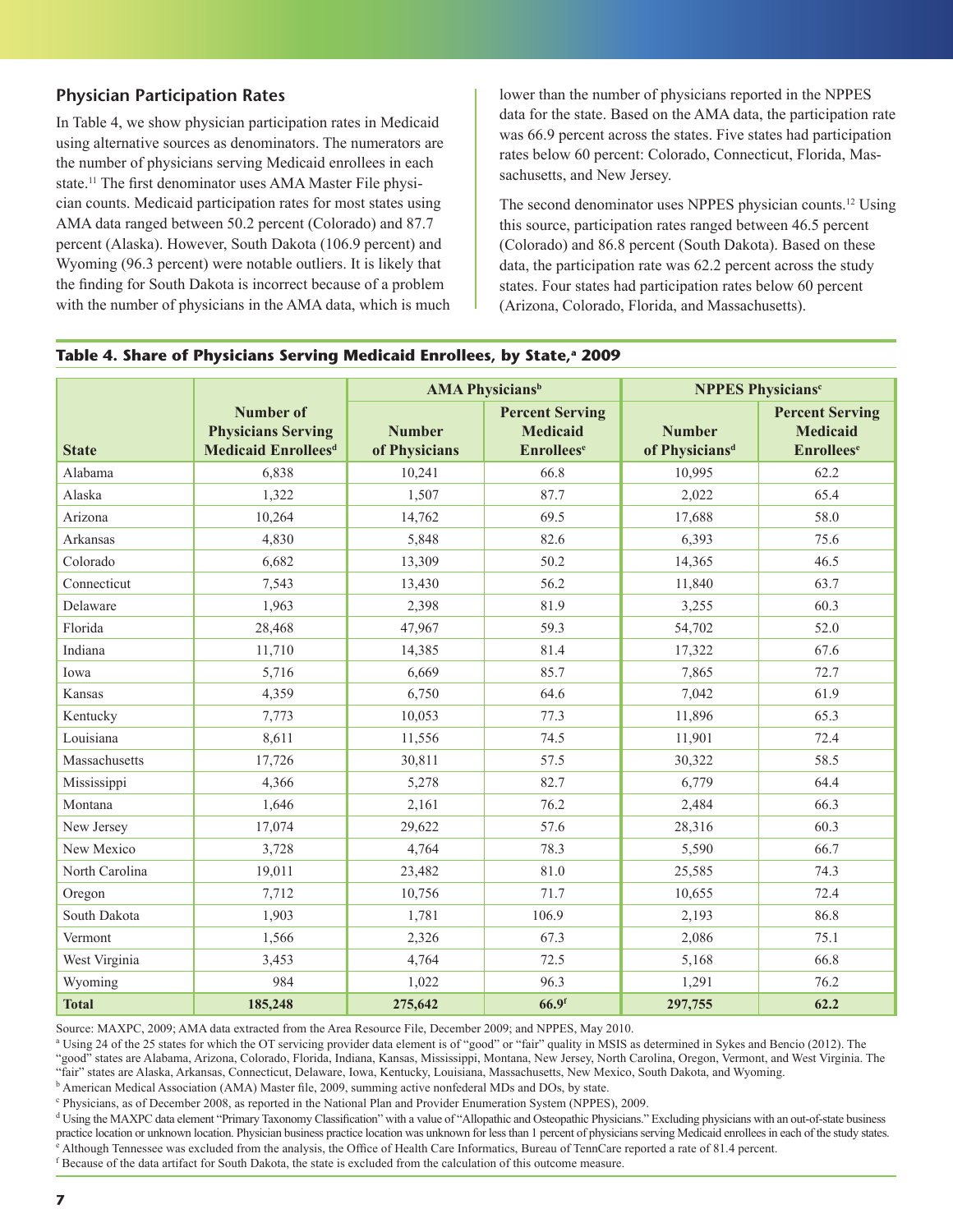### **Limitations**

Readers should exercise caution in interpreting the findings presented here due to several limitations of this study. For example, the study was limited to an analysis of allopathic or osteopathic physicians in 2009 in 24 states, so findings do not necessarily represent other years, other types of providers, or states that were not included in the study. Inasmuch as physicians identified in the MAX OT file were not linked to NPPES records in the process of creating the MAXPC data, numbers of Medicaid enrollees served by a physician and physician participation rates may be understated. Also, because Medicaid enrollees may receive care from other providers, such as nurse practitioners and physician assistants, differences between average caseload and average number of enrollees per physician does not necessarily reflect met or unmet need across the states.

In the participation-rate analysis, we counted only Medicaid physicians with practice locations in the state in the numerator to correspond with the AMA and NPPES physician counts for the states. Because we used aggregate totals of physicians from the AMA Master File, we were not able to verify that a provider counted in the numerator was also counted in the AMA rate denominator. These data include only active nonfederal physicians. Because NPPES data count physicians as of May 2010, these data may have included small numbers of new physicians who were not yet active in 2009, may have included federal physicians who do not have active practices and did not reflect physician practice locations as of 2009 for physicians who may have moved between the end of 2009 and May 2010. For these reasons, participation rates based on NPPES data as denominators may slightly understate true participation rates. Using the MAXPC data as numerators may also understate true participation rates (and other rates as well) to the extent that encounter claim reporting for Medicaid enrollees in prepaid plans is incomplete. The MAXPC, AMA and NPPES data may include hospital-based physicians, but it should not lead to bias in counting physicians who served Medicaid enrollees, though the physicians who served Medicaid enrollees only in a hospital emergency room may or may not be willing to accept Medicaid patients in other care delivery settings. As there is no required update of data in NPPES, physician location may be inaccurate for some physicians.

The distributional analysis shows that there were small numbers of physicians in several of the states who served an unusually large number of enrollees or delivered unusually large numbers of services.13 Because some of these physicians were identified as an organizational entity type in NPPES, true participation rates may have been slightly higher had we been able to separately identify members of the group who actually delivered services. Even though state provider files and crosswalks add

tremendous value to the MAXPC file, we were unable to obtain them for many states because of concerns about added reporting burden on the states (Bencio et al. 2010). Because reporting of NPIs is incomplete at this time, use of state provider files and crosswalks would be likely to increase the number of provider IDs that are linked to NPPES, increase the accuracy of the linkage process and enhance provider characteristics.

### **Implications**

From Table 1, we see that there was nearly a four-fold difference in the percentage of Medicaid enrollees served by a physician in 2009 across the study states, from 21.4 percent in Delaware to 76.5 percent in Kentucky. To what extent do these differences reflect the delivery of care in different settings, such as physician offices, clinics (including federally qualified health centers and rural health clinics), outpatient departments, and different providers, such as nurse practitioners and physician assistants? What are the benefits and costs of treatment in different settings and by different providers? What percentage of enrollees should be served by a physician?

In Table 3, we show that most enrollees were served by in-state physicians. However, percentages varied widely across the study states. Six states were above 75 percent (Arizona, Colorado, Florida, Louisiana, Massachusetts, and North Carolina) and seven states below 50 percent (Alaska, Iowa, Montana, New Mexico, Vermont, West Virginia, and Wyoming). These findings may reflect the need for out-of-state providers to deliver services for enrollees who live in rural areas or they may be the result of enrollees who live near state borders and choose providers in the other state.14 This table shows that even for states such as Wyoming, where a large percentage of enrollees are served by out-of-state providers, most services were provided by in-state providers. This is a positive finding in that individual states are most likely to be able to influence physician behavior for physicians whose business practice location is within the state and who provide a substantial number of services to state enrollees.

We found that a large percentage of physicians who participated in Medicaid were "nominal" participants, raising concern about their commitment to serve Medicaid enrollees (Figures 1 and 2 and Table 2). Will they continue to provide Medicaid services to the enrollees they currently serve? Will they be willing to accept new Medicaid patients? Should "true" participation rates be reduced given these findings? To what extent will physicians who serve Medicaid enrollees in emergency rooms be unwilling to accept Medicaid patients in other practice settings? What is the likelihood that Medicaid enrollees will have difficulties obtaining access to care? What are the implications for new Medicaid enrollees under ACA provisions? These findings confirm results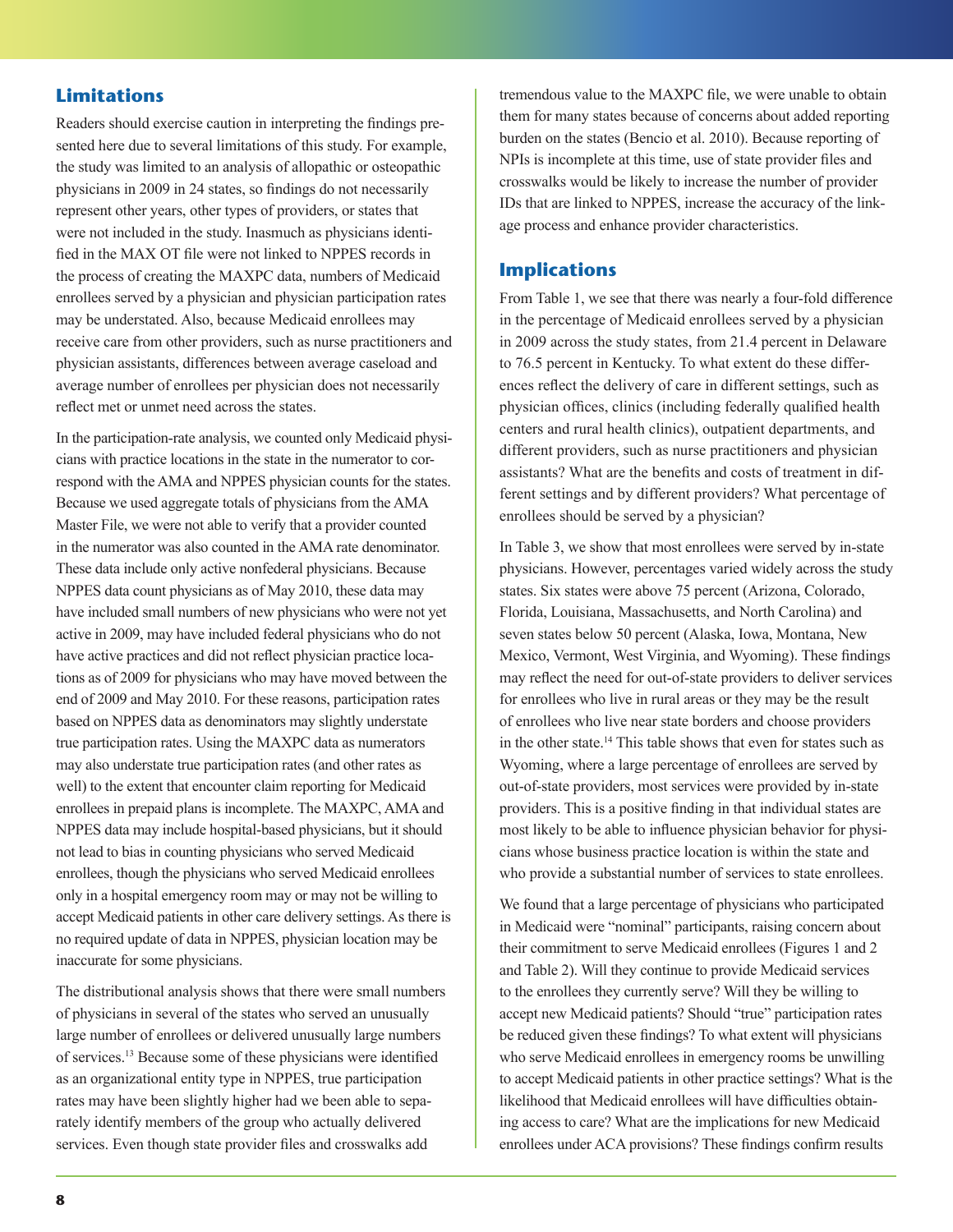from Cunningham and May (2006) that Medicaid patient care is becoming increasingly concentrated among a smaller proportion of physicians. What are the potential benefits and risks of having Medicaid patient care concentrated in this way?

Under the scenarios presented in Table 4, 33.1 percent or more of all physicians did not participate in Medicaid in 2009. Combining this finding with another finding—that 18.2 percent of participating physicians served five or fewer enrollees (nominal participation)—the net result is that more than 50 percent of all physicians either did not participate in Medicaid or participated nominally. These low overall rates suggest that continued vigilance should be given to improving physician participation in Medicaid. Furthermore, variation in participation rates across states should lead state administrators to pursue policies to ensure adequate access to physician care and avoid the risks associated with unmet need across the state and in substate areas. Future research should address many of the questions raised above to provide guidance to policymakers as they develop those policies. This issue will likely come to the forefront as a large number of new enrollees enter Medicaid under the ACA provisions.

### **References**

- Adams, E. Kathleen, Janet M. Bronstein, and Curtis S. Florence. "The Impact of Medicaid Primary Care Case Management on Office-Based Physician Supply in Alabama and Georgia." *Inquiry*, vol. 40, no. 3, 2003, pp. 269-282.
- Adams, E. Kathleen, and Bradley Herring. "Medicaid HMO Penetration and Its Mix: Did Increased Penetration Affect Physician Participation in Urban Markets?" *Health Services Research*, vol. 43, no. 1, 2008, pp. 363-383.
- Bencio, Deo, Julie Sykes, and Mei-ling Mason. "Development of the Medicaid Analytic Extract Provider Characteristics (MAXPC) File Final Implementation Report, 2006." Washington, DC: Mathematica Policy Research, September 27, 2010. Available at: [\[http://www.cms.gov/Research-Statistics-Data-and-Systems/](http://www.cms.gov/Research-Statistics-Data-and-Systems/Computer-Data-and-Systems/MedicaidDataSourcesGenInfo/MAXPC.html) [Computer-Data-and-Systems/MedicaidDataSourcesGenInfo/](http://www.cms.gov/Research-Statistics-Data-and-Systems/Computer-Data-and-Systems/MedicaidDataSourcesGenInfo/MAXPC.html) [MAXPC.html\]](http://www.cms.gov/Research-Statistics-Data-and-Systems/Computer-Data-and-Systems/MedicaidDataSourcesGenInfo/MAXPC.html). Accessed August 23, 2012.
- Bindman, Andrew B., Jean Yoon, and Kevin Grumbach. "Trends in Physician Participation in Medicaid: The California Experience." *Journal of Ambulatory Care Management*, vol. 26, no. 4, 2003, pp. 334-343.
- Bronstein, Janet M., E. Kathleen Adams, and Curtis S. Florence. "The Impact of S-CHIP Enrollment on Physician Participation in Medicaid in Alabama and Georgia." *Health Services Research*, vol. 39, no. 2, 2004, pp. 301-317.
- Centers for Medicare & Medicaid Services. "National Plan and Provider Enumeration System." Available at [[https://nppes.cms.hhs.](https://nppes.cms.hhs.gov/NPPES/Welcome.do) [gov/NPPES/Welcome.do\]](https://nppes.cms.hhs.gov/NPPES/Welcome.do). Accessed August 23, 2012.
- Centers for Medicare & Medicaid Services. "Medicaid and CHIP Statistical Information System File Specifications and Data Dictionary." Available at [\[http://www.cms.gov/Research-Statistics-](http://www.cms.gov/Research-Statistics-Data-and-Systems/Computer-Data-and-Systems/MSIS/downloads/msisdd2010.pdf)[Data-and-Systems/Computer-Data-and-Systems/MSIS/downloads/](http://www.cms.gov/Research-Statistics-Data-and-Systems/Computer-Data-and-Systems/MSIS/downloads/msisdd2010.pdf) [msisdd2010.pdf\]](http://www.cms.gov/Research-Statistics-Data-and-Systems/Computer-Data-and-Systems/MSIS/downloads/msisdd2010.pdf). Accessed August 30, 2012.
- Coburn, Andrew F., Stephen H. Long, and M. Susan Marquis. "Effects of Changing Medicaid Fees on Physician Participation and Enrollee Access." *Inquiry*, vol. 36, no. 3, 1999, pp. 265-279.
- Cossman, Jeralynn S., Jarryl B. Ritchie, and Arthur G. Cosby. "Medicaid Reimbursement and Access to Physicians: Does Lower Reimbursement Mean Less Access to Care?" *Journal of the Mississippi State Medical Association*, vol. 47, no. 11, 2006, pp. 323-336.
- Cunningham, Peter, and Jessica May. "Medicaid Patients Increasingly Concentrated Among Physicians." *Tracking Report*, vol. 16, 2006, pp. 1-5.
- Cunningham, Peter J. "State Variation in Primary Care Physician Supply: Implications for Health Reform Medicaid Expansions." *Research Briefs*, vol. 19, 2011, pp. 1-11.
- Cunningham, Peter J., and Jack Hadley. "Effects of Changes in Incomes and Practice Circumstances on Physicians' Decisions to Treat Charity and Medicaid Patients." *Milbank Quarterly*, vol. 86, no.1, 2008, pp. 91-123.
- Cunningham, Peter J., and Len M. Nichols. "The Effects of Medicaid Reimbursement on the Access to Care of Medicaid Enrollees: A Community Perspective." *Medical Care Research & Review*, vol. 62, no. 6, 2005, pp. 676-696.
- Cunningham, Peter J., and Ann S. O'Malley. "Do Reimbursement Delays Discourage Medicaid Participation by Physicians?" *Health Affairs*, vol. 28, no. 1, 2009, w17-w28.
- Decker, Sandra L. "In 2011 Nearly One-Third of Physicians Said They Would Not Accept New Medicaid Patients, but Rising Fees May Help." *Health Affairs*, vol. 31, no. 8, 2012, pp. 1673-1679.
- Health Resources and Services Administration. "Area Resource File (ARF)." Available at [\[http://www.arf.hrsa.gov/](http://www.arf.hrsa.gov/)]. Accessed August 23, 2012.
- Johnson, P. "Medicaid: Provider Reimbursement—2005 End of Year Issue Brief." *Issue Brief (Health Policy Tracking Service)*, 2005, pp. 1-11.
- Mittler, Jessica, and Marsha Gold. "Building and Sustaining Physician Networks in Medi-Cal Managed Care and Healthy Families." Oakland, CA: Medi-Cal Policy Institute; May 2003.
- Santerre, R. E. "The Inequity of Medicaid Reimbursement in the United States." *Applied Health Economics and Health Policy*, vol. 1, no. 1, 2002, pp. 25-32.
- Shen, Yu-Chu, and Stephen Zuckerman. "The Effect of Medicaid Payment Generosity on Access and Use Among Beneficiaries." *Health Services Research*, vol. 40, no. 3, 2005, pp. 723-44.
- Sloan, Frank A., Christopher J. Conover, and Peter J. Rankin. "Physician Participation and Nonparticipation in Medicaid Managed Care: The TennCare Experience." *Southern Medical Journal*, vol. 92, no. 11, 1999, pp. 1064-1070.
- Sykes, Julie, and Deo Bencio. "Medicaid Analytic Extract Provider Characteristics (MAXPC) Evaluation Report, 2009." Final Report. Washington, DC: Mathematica Policy Research, April 20, 2012. Available at: [\[http://www.cms.gov/Research-Statistics-Data-and-](http://www.cms.gov/Research-Statistics-Data-and-Systems/Computer-Data-and-Systems/MedicaidDataSourcesGenInfo/MAXPC.html)[Systems/Computer-Data-and-Systems/MedicaidDataSourcesGenInfo/](http://www.cms.gov/Research-Statistics-Data-and-Systems/Computer-Data-and-Systems/MedicaidDataSourcesGenInfo/MAXPC.html) [MAXPC.html\]](http://www.cms.gov/Research-Statistics-Data-and-Systems/Computer-Data-and-Systems/MedicaidDataSourcesGenInfo/MAXPC.html). Accessed August 23, 2012.
- Takach, Mary. "Reinventing Medicaid: State Innovations to Qualify and Pay for Patient-Centered Medical Homes Show Promising Results." *Health Affairs*, vol. 30, no. 7, 2011, pp. 1325-1334.
- Tucker III, Jessie L. "Factors Influencing Physician Participation in Medicaid in the USA." *International Journal of Social Economics*, vol. 29, no. 9, 2002, pp. 753-762.
- Zuckerman, Stephen, Aimee F. Williams, and Karen E. Stockley. "Trends in Medicaid Physician Fees, 2003-2008." *Health Affairs*, vol. 28, no. 3, May/June 2009, pp.w510-w519.